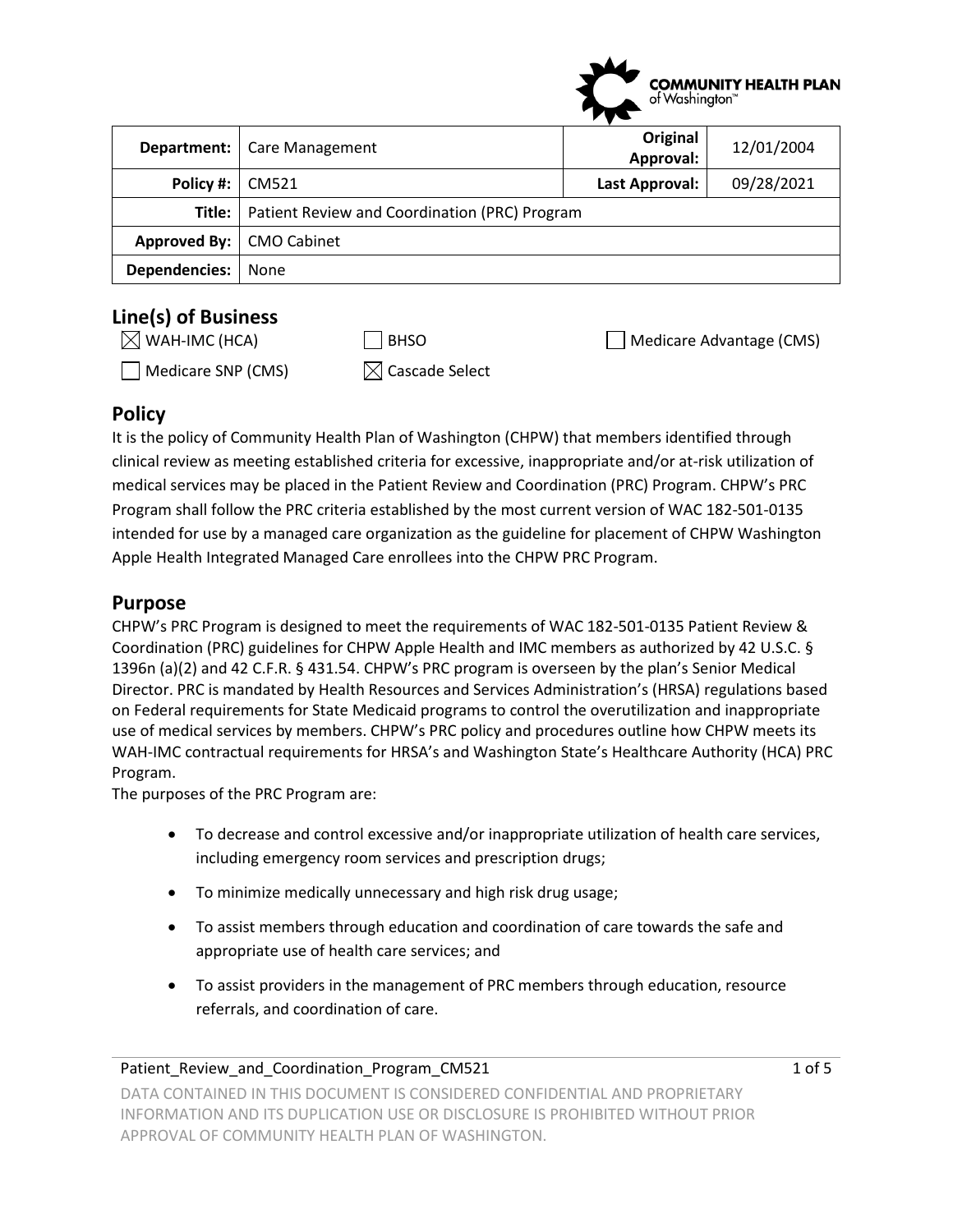

### **PRC Evaluation Process:**

Members who might benefit from the PRC program and potentially meet WAC criteria are identified by:

- EDIE reports
- Reports from the PRC Case Manager identifying
	- o Multiple prescriptions for controlled substances
	- o Prescriptions from multiple providers
	- o Prescriptions at multiple pharmacies
- Claims data for Medical
- The Health Care Authority
- PRISM data

The records are collected for review, including Medical and Pharmacy claims data, PRISM data, EDIE reports. Reports are reviewed by a registered nurse with physician oversight. A 90-day period of time is selected, and all the ED visits from that time period are reviewed for at risk behavior and for medical necessity. All other utilization (including number of providers, number of prescriptions and pharmacies, number of controlled substances), from that time period, is reviewed for medical necessity and compared to criteria for PRC. Prescriptions are also reviewed for risk potential. The extended records are reviewed for patterns of medication usage, ED visits, and for consideration of additional medical and behavioral health conditions as well as for possible engagement in treatment. Need for health care services is identified. A recommendation is made regarding if the member is likely to benefit from being enrolled in the PRC program at that time or if the member should be reevaluated in the future. If the member has already corrected the condition that led to the PRC review, the member may be referred for case management services to ensure that the member has no barriers to care. All the members enrolled in PRC are offered case management to facilitate access to behavioral and physical health care services that are needed as well as to help with care coordination and community linkages. PRC is a plan level intervention, and the final decision to place a member in the PRC Program lies with the Plan, unless decided otherwise by a hearing. CHPW's Grievance and Appeals Department will handle appeals for members who disagree with the PRC placement decision. CHPW's PRC Program participates in hearing procedures as necessary. Members under the age of 18 require HCA approval prior to placement in the PRC Program.

### **PRC Enrollment:**

Members in the PRC program will be assigned to specific providers, which will include at least one primary care provider (PCP) and may also include one or more of the following types of health care providers:

- pharmacy
- prescriber of controlled substances
- hospital for non-emergent care
- other qualified provider types, as needed

#### Patient\_Review\_and\_Coordination\_Program\_CM521 2 of 5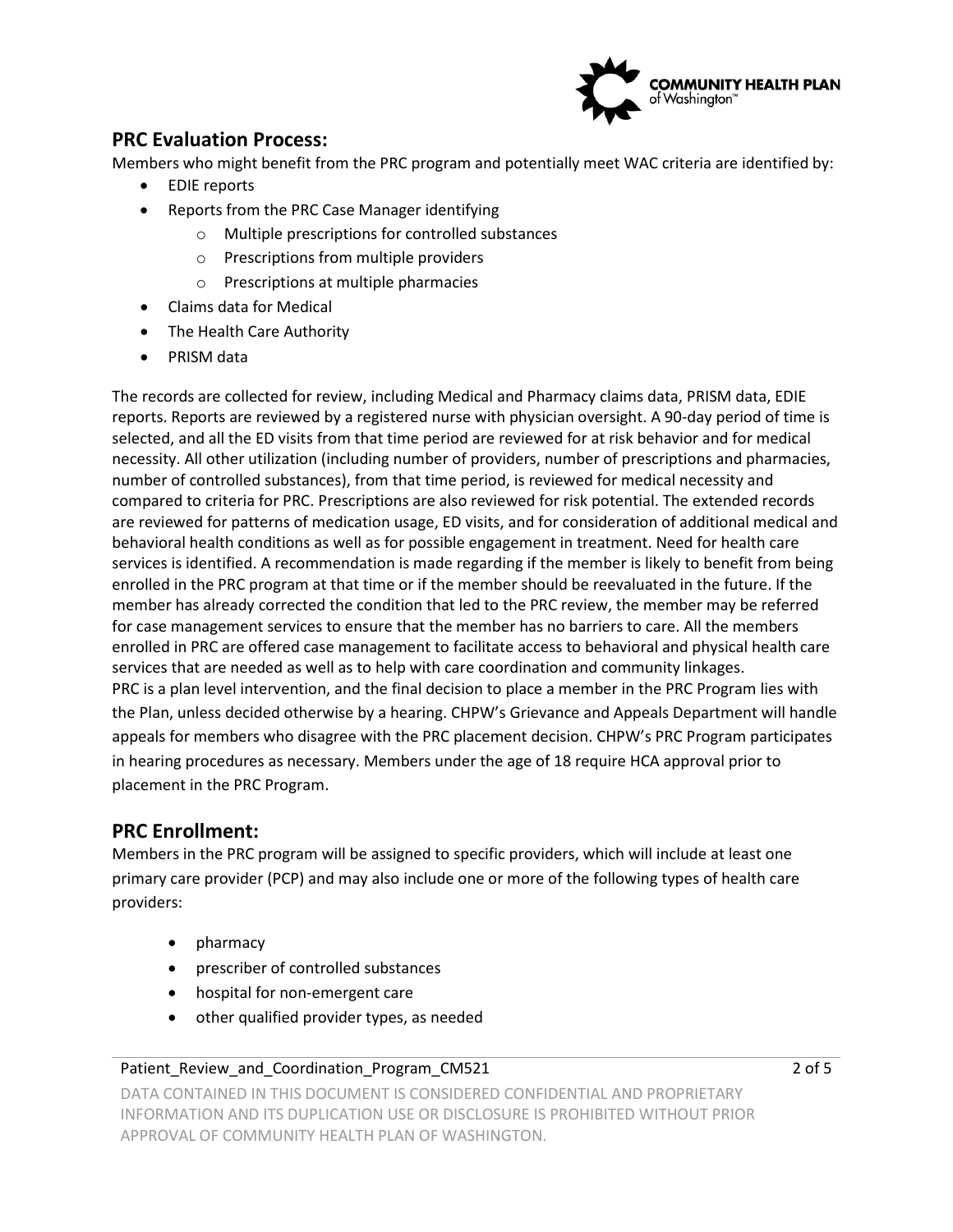

Members are placed in the PRC Program for an initial, second or subsequent placement period, as defined by WAC 182-501-0135. The initial placement period will last at least 24 months, the second placement period will last at least 36 months, and subsequent periods will last at least 72 months.

CHPW shall support HRSA and the HCA's PRC program by:

- Providing any information requested by the HCA and/or HRSA pertaining to the clinical review of a CHPW WAH-IMC member for possible placement in the PRC Program.
- Reporting to the HCA or HRSA any current or recently dis-enrolled WAH-IMC member identified, per clinical review, as meeting established criteria for placement in the PRC Program.

CHPW Customer Service, Compliance, and Clinical Services team members shall follow the PRC Desk Procedures when a member appears to meet PRC criteria. When a CHPW member is placed in the PRC Program, CHPW Provider Relations or PRC staff will educate the assigned providers on their roles, as requested. The members enrolled in the PRC program have a direct line at CHPW to contact a PRC Case Manager who can facilitate education, and changes in provider or pharmacy, if needed.

#### **PRC PROGRAM SERVICES**

CHPW may provide the following services for members placed in, under review for placement in, or being referred to the PRC Program:

- Coordination and handling of referrals to the PRC Program;
- Screening of pharmacy and medical utilization data to capture excessive and/or inappropriate utilization;
- Sending one-time Letter of Concern notifications to members regarding potentially excessive and/or inappropriate utilization of services;
- Providing timely coordination of care with the member's assigned providers;
- Providing notifications of potentially excessive and/or inappropriate utilization of services for the member's assigned providers;
- Member level interventions promoting the safe and appropriate utilization of medical services;
- Referrals to medical and/or behavioral health Care Management programs;
- Coordinating initial provider assignments and updates in accordance with PRC guidelines;
- Facilitating access to medical services authorized by the assigned providers

#### Patient\_Review\_and\_Coordination\_Program\_CM521 3 of 5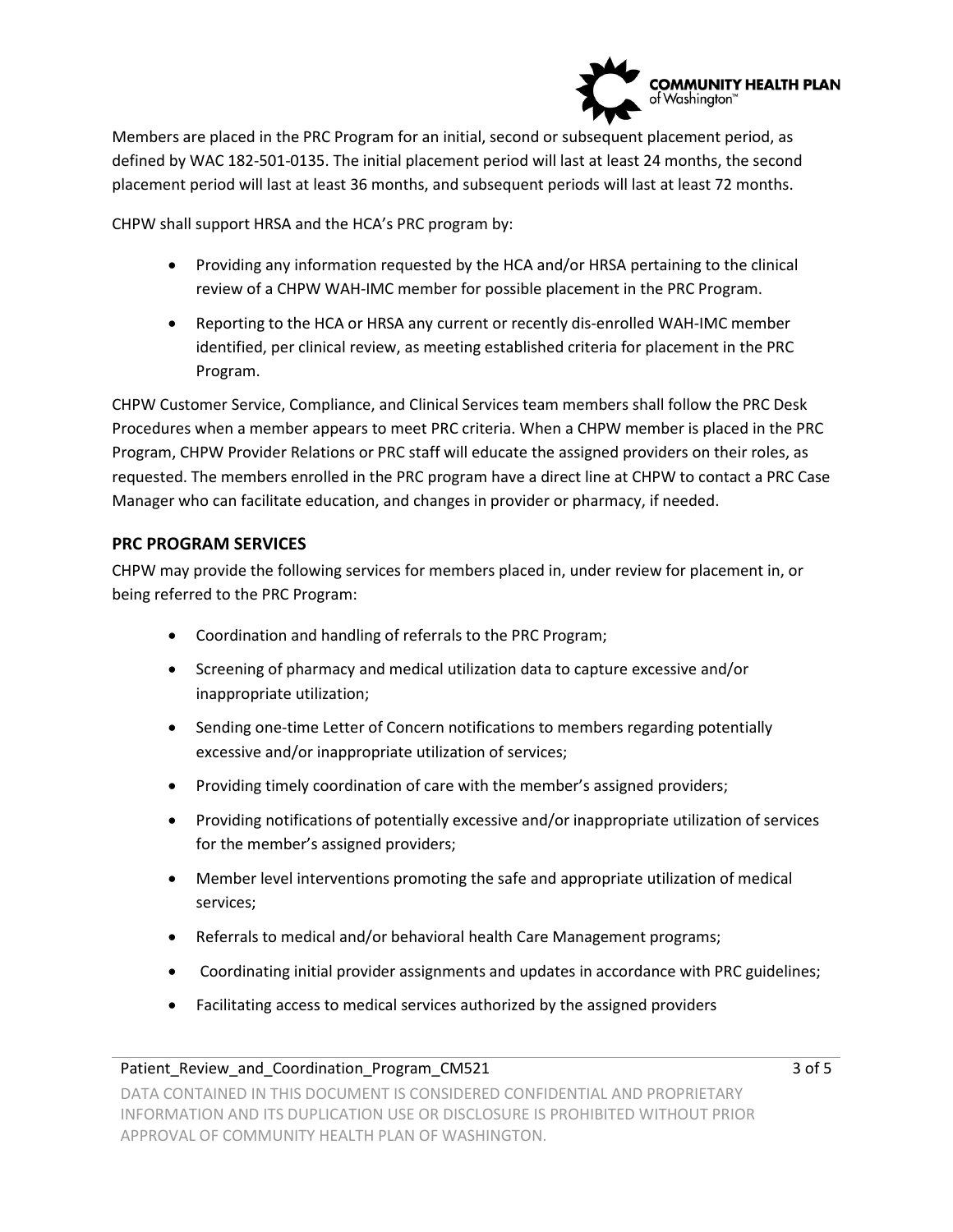

 (e.g., specialist consultations for pain control, behavioral health, substance abuse, rehabilitation)

## **List of Appendices**

None

### **Citations & References**

| <b>CFR</b>                |                                                    |                                                     |  |
|---------------------------|----------------------------------------------------|-----------------------------------------------------|--|
| <b>WAC</b>                | 182-501-0135 PATIENT REVIEW AND COORDINATION (PRC) |                                                     |  |
| <b>RCW</b>                |                                                    |                                                     |  |
| <b>Contract Citation</b>  | WAH - IMC                                          | 17.5 Patient Review and Coordination (PRC)          |  |
|                           | <b>BHSO</b>                                        |                                                     |  |
|                           | MA                                                 |                                                     |  |
|                           | Cascade Select                                     | WAC 284-43-5642 Essential health benefit categories |  |
| <b>Other Requirements</b> |                                                    |                                                     |  |
| <b>NCQA Elements</b>      |                                                    |                                                     |  |

### **Revision History**

| <b>Revision Date</b> | <b>Revision Description</b>             | <b>Revision Made By</b> |
|----------------------|-----------------------------------------|-------------------------|
| 12/01/2004           | Original presentation                   | Mike Hays               |
| 02/13/2008           | Minor text revisions                    | Mike Hays               |
| 05/21/2008           | Minor text revisions                    | Mike Hays               |
| 12/02/2008           | Moved to new template; edited for style | Jennifer Carlisle       |
| 12/09/2009           | Approval                                | <b>MMLT</b>             |
| 12/09/2010           | Approval                                | <b>MMLT</b>             |
| 03/23/2011           | Approval                                | <b>MMLT</b>             |
| 03/29/2011           | Moved to new template                   | <b>Ben Crockett</b>     |
| 01/22/2013           | Approval                                | <b>MMLT</b>             |
| 07/24/2013           | Policy moved from Medical Management    | <b>Tina Mitchell</b>    |
|                      | (MM108) to Pharmacy Management          |                         |
|                      | (PM563)                                 |                         |
| 07/24/2013           | Approval                                | <b>MMLT</b>             |
| 06/16/2014           | Moved to new template. Minor text       | Mary Eckhart            |
|                      | revisions.                              |                         |
| 08/13/2014           | Approval                                | <b>MMLT</b>             |
| 03/04/2015           | No changes                              | Mary Eckhart            |
| 04/07/2015           | Approval                                | <b>MMLT</b>             |
| 03/10/2016           | Updated citations table                 | Mary Eckhart            |
| 03/18/2016           | Approved                                | <b>MMLT</b>             |
| 03/01/2017           | Moved to new template                   | Mary Eckhart            |
| 03/14/2017           | Approved                                | <b>MMLT</b>             |
| 03/02/2018           | Moved to new template                   | Mary Eckhart            |

#### Patient\_Review\_and\_Coordination\_Program\_CM521 4 of 5